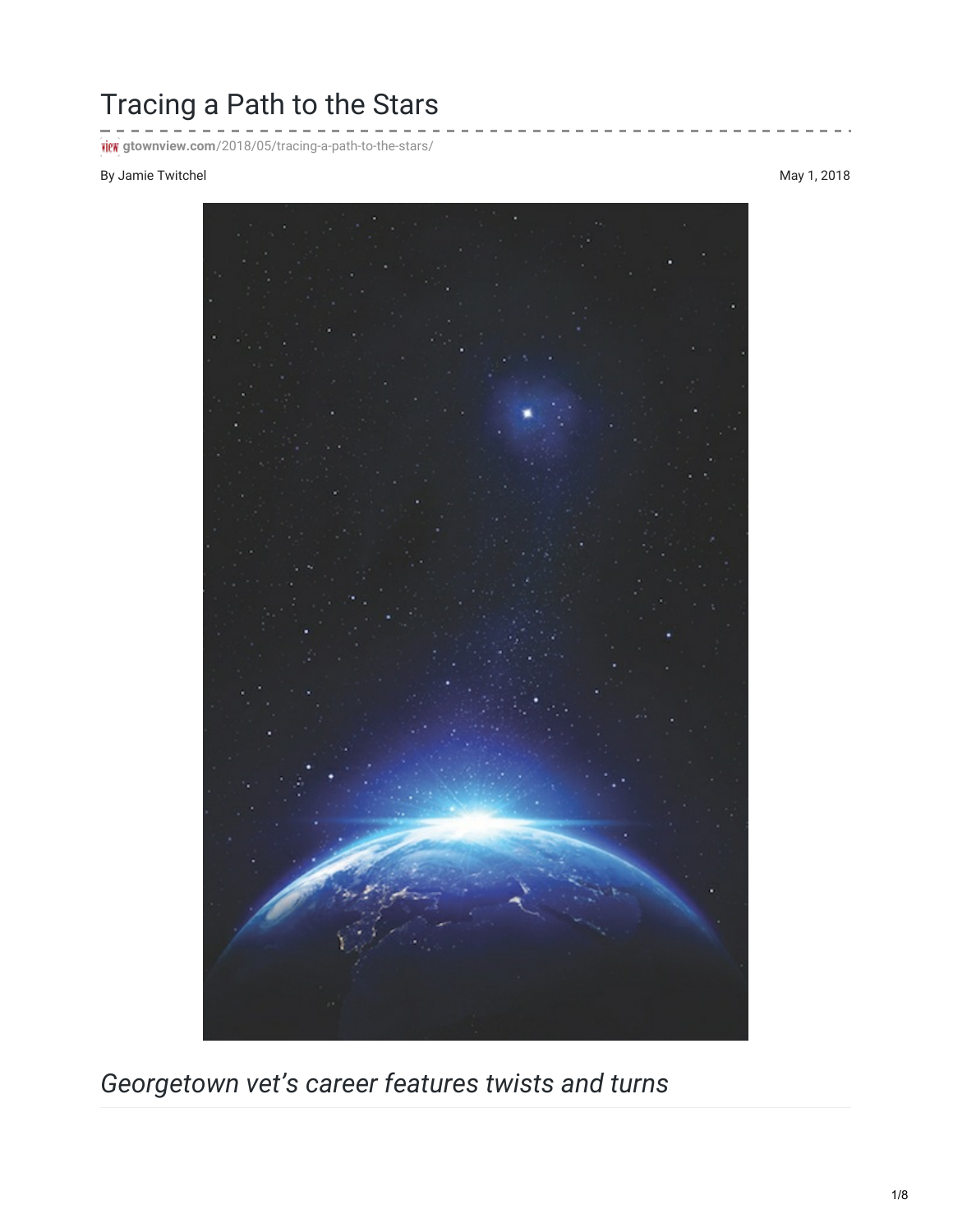The sun sets, and an inky blanket unfurls across the sky. Stars emerge and twinkle mysteriously, and for some of us, a yearning to learn their secrets takes hold. Few will see the awe-inspiring view of Earth from space or set foot on the moon, but for veterinarian Dr. Ericka Davis, exploring the final frontier was a dream she was determined to make reality.

"I had big aspirations that I would be an astronaut one day," Ericka recalls. The daughter of an Air Force fighter pilot, Ericka grew up around planes. She developed a fascination with aviation, which evolved into a passion for the space program.

Ericka's ease with physics and math served her well as she obtained a degree in aerospace engineering at Texas A&M. After graduation, her co-op with a NASA contractor netted her a job offer. "I became a test engineer and put being an astronaut on the back burner," she says.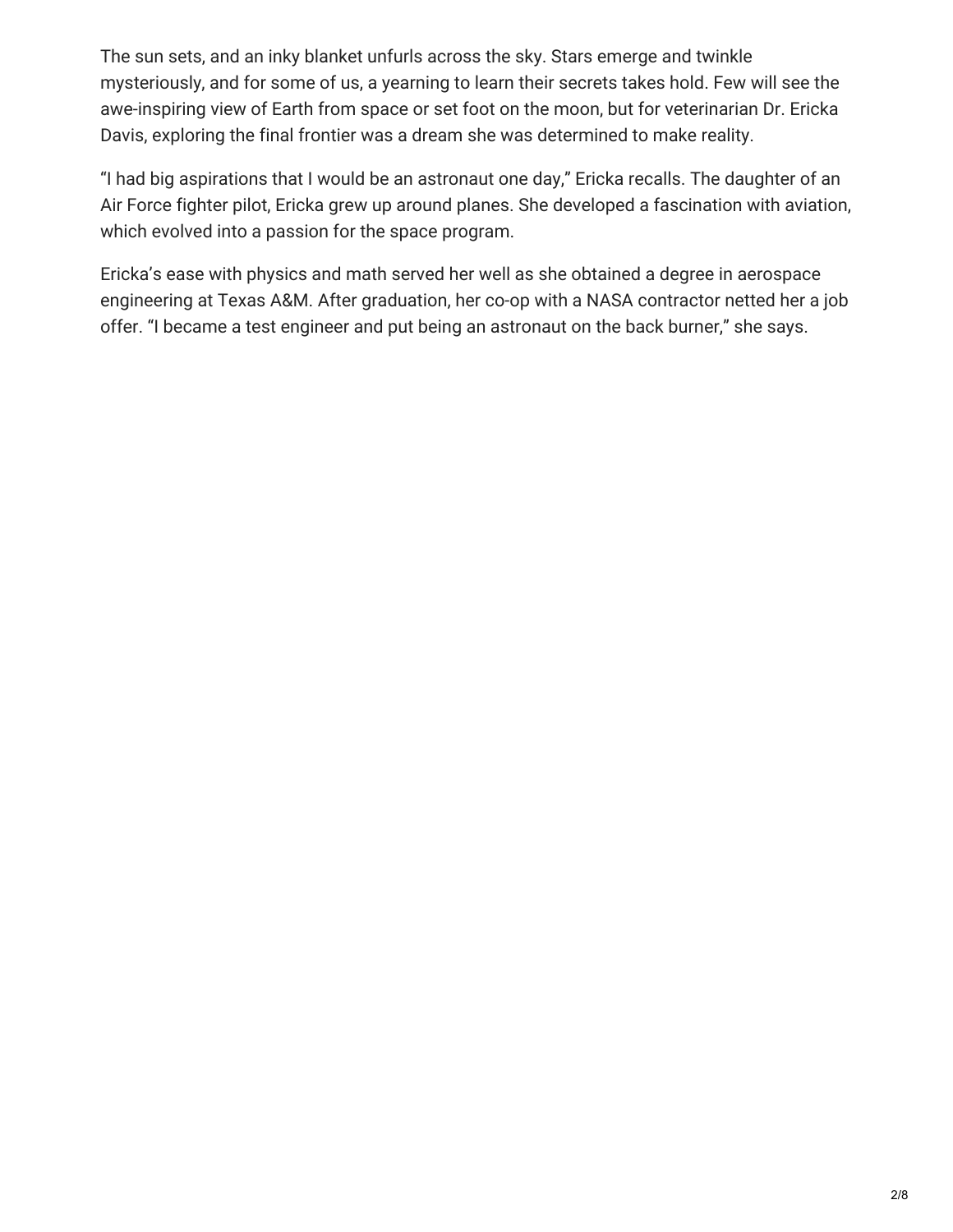

Then tragedy struck NASA, and Ericka's work became more vital than ever. On February 1, 2003, the space shuttle *Columbia* fell apart during reentry to Earth. All seven crew members were killed. After a lengthy investigation, NASA ruled that the incident occurred due to foam falling from the external tank and breaching the left wing.

Shuttle activity ground to a halt as "return to flight" research took center stage to fix the problem. As an extra-vehicular activity department test engineer, Ericka worked with her team to determine the feasibility of repairing cracks in the shuttle's thermal protection system tiles with a specialized bonding gel.

"I did a lot of testing to learn how the gel would work in zero gravity and if astronauts could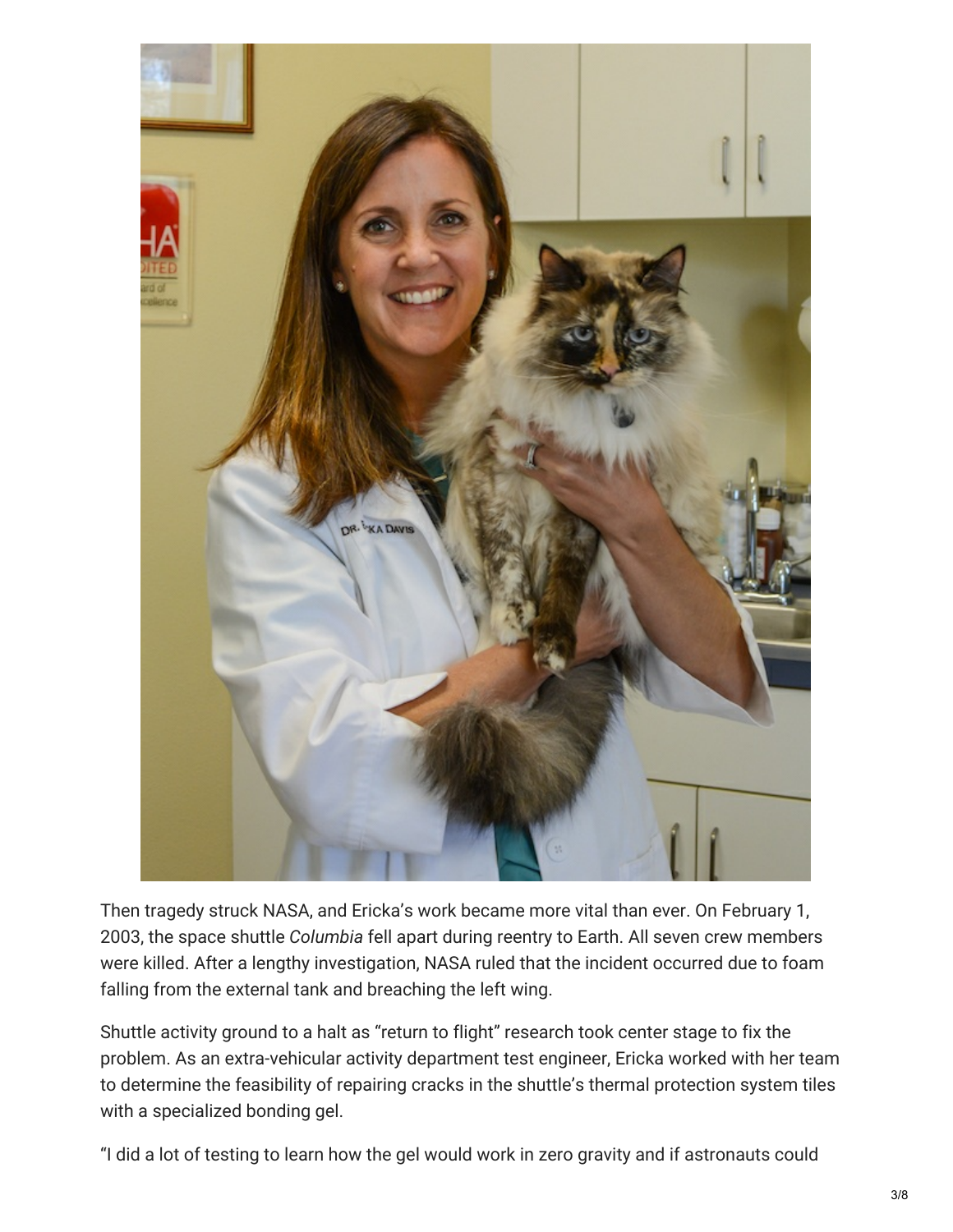feasibly work with it in space," Ericka recalls. The gel also had to pass tests of intense vibration, temperature extremes, and the vacuum of space. Ericka's team also conducted tension and vibration tests on the tethers that prevent astronauts from floating off into space, paring options down to the main tethers in use today.



Her work was meaningful, but it wasn't always exciting. While she did get to fly in the infamous "vomit comet" and scuba dive in the neutral buoyancy laboratory, her time was often spent in her cubicle working on reports. Work began to slow, and it became clear that retirement of the space shuttle program was imminent. Though Ericka still wanted to become an astronaut, she pondered her next move and considered attending medical school. A conversation with friend and former veterinary astronaut Richard Linnehan inspired her to follow a different passion and pursue a new career.

"I wanted to do something to benefit society, and I've always had a lifelong passion for animals," Ericka explains. "There have been a few veterinary astronauts, and I decided it would be amazing to combine both of my passions."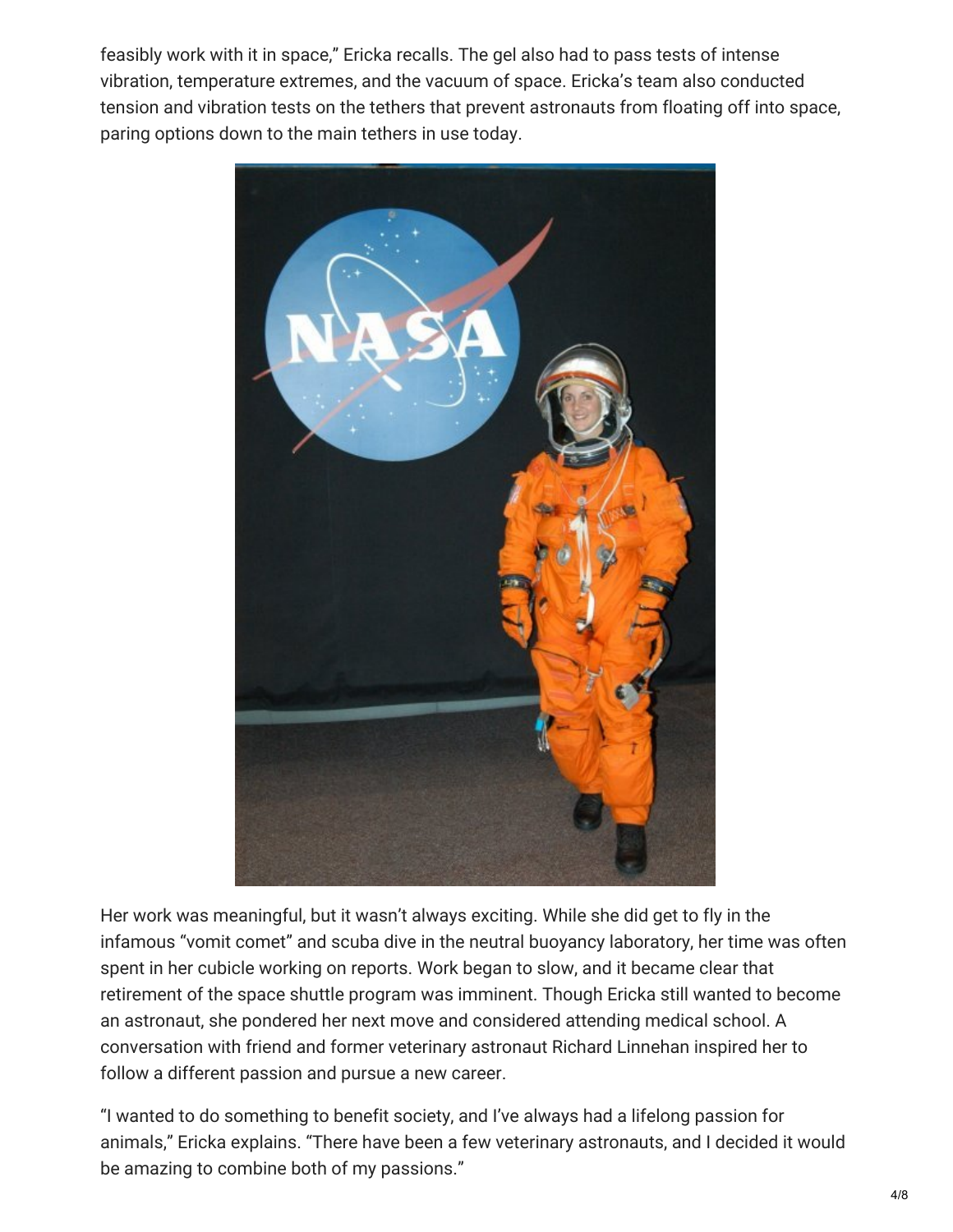She began taking prerequisite classes while working full time and eventually applied to Mississippi State's veterinary program. The program's emphasis on two years of class instruction and two years of clinical work appealed to her because she wanted to get as much hands-on experience with animals as possible.



"Most veterinarians were technicians first. They've grown up around animals and know a lot going in. I was never a technician," Ericka recalls. "I had to learn everything." Veterinary school increased her respect for medical professionals as she realized that understanding how a body and its organs' function requires consistently diligent study and memorization. Even now, she's learning new treatment protocols and attending conferences to maintain her professional edge.

It's not just the lifelong learning that Ericka sees as a plus in her veterinary work. It's also the people she interacts with. "I work with interesting people with interesting stories from different walks of life and backgrounds," Ericka explains. "I try to teach people that shadow me to have an open mind about that and to show kindness."

Ericka has grown fond of Georgetown, and she aims to become more active in the community. She has a record of speaking at schools on career days, and she recently volunteered at Ford Elementary's "Paw"-tea family night, manning a booth where children could bring their stuffed animals for checkups. Seeing the difference her work makes and being of service to others gives her pride and a sense of fulfillment.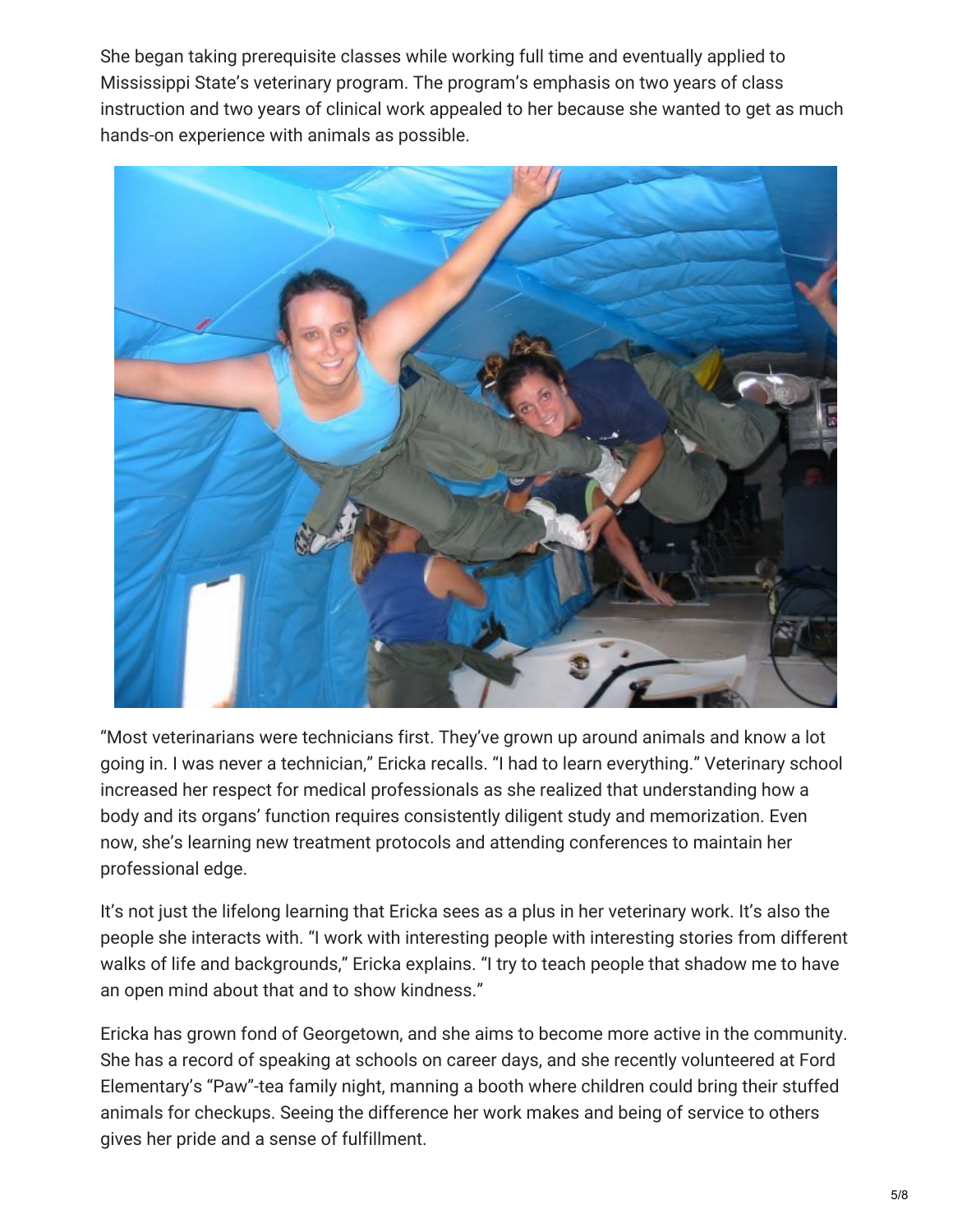

"We in the veterinary community joke that we wish humans could receive the kind of care that vets give pets," Ericka explains, "because as veterinarians we become so invested not only in the patients but in the families and often serve as counselors and friends."

Ericka believes that being a good veterinarian involves knowing her capabilities and limitations, including when to defer to a specialist. But for most of the cases that come her way, she's confident in her abilities and looks forward to taking care of pets for years to come.

Many might wonder how someone could leave a job at NASA, but Ericka has no regrets. "I appreciate and think fondly on my time at NASA, but I love what I do now," she says. Still, no one can tell what the future holds, and Ericka won't entirely rule out reaching for the stars again, though that dream will have to wait.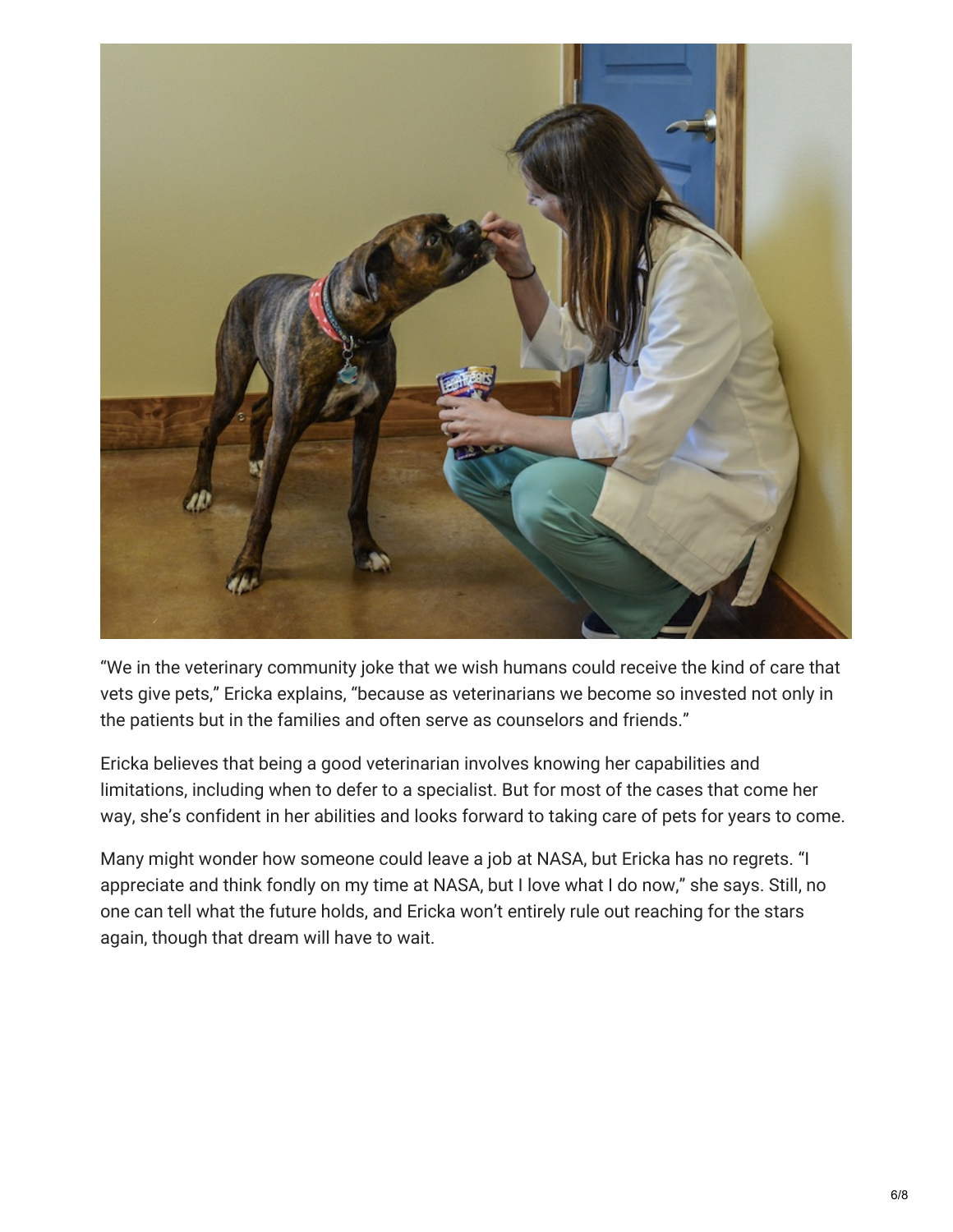

For now, her life as a vet, a wife, and a mother to her young daughters takes precedence. "My children need me now. I can't risk my life going up in a space ship. Before, I was career driven and would've gone on any mission," Ericka says. "Now I'm thinking of the impact on my family. In the future, when they're all grown and can take care of themselves and NASA is looking for an old veterinarian, I can apply to the astronaut corps."

If Ericka were to return to NASA, her skills, scientific research, and experimentation would prove useful. The International Space Station continuously experiments with plants and microbes, and there's always concern that medical emergencies may occur. Ericka believes her education would be invaluable, because if none of the crew has medical knowledge, a physician on Earth must talk the crew through the crisis. She's confident she could use her veterinary skills to help her fellow astronauts, though she admits helping her fellow mammals is rewarding in itself.